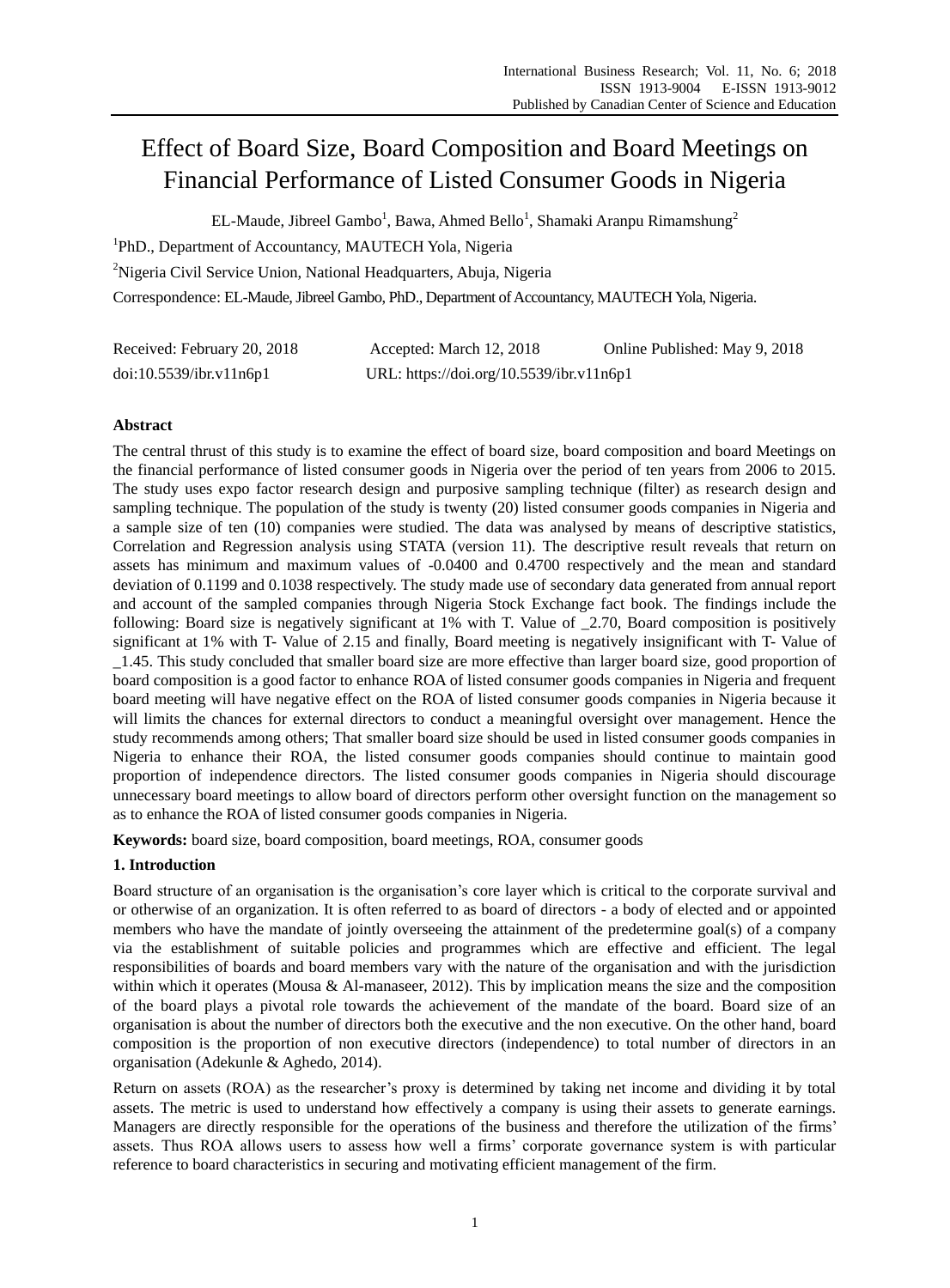In the past so many corporate organisations have been caught on getting involved in unethical practices for instance the discovery of financial scam by the Central Bank of Nigeria (CBN) after the consolidation exercise involving seven top bank executives in Nigeria which put the credibility of their corporate image under doubt which further deteriorates investors' confidence (Sanusi, 2012). It is against this background that the researcher considers the subject matter effect of board characteristics on the financial performance of listed companies in consumer goods industry as an issue worthy of study.

## **2. Literature Review**

*2.1 Conceptual Review* 

## **Board Size**

Board size of an organisation is the number of directors on board of the organisation which includes executive and non-executive directors. Board size has highlighted in chapter one of this study influences the performance of an organisation. Lipton and Lorseh (1992) viewed it that small board size can improve the performance of an organisation because the benefits by larger boards of increased monitoring are outweighed by the poorer communication and decision making of larger groups and suggested an optimal board size between seven and nine directors. Mak and Kusnadi (2005) reported that small size boards are positively related to high firm value. In a Nigeria study, Sanda, Mikalu & Garba (2010) reported that value is positively correlated with small, as opposed to large boards. The argument is that large boards are less effective and are easier for a CEO to be control. The cost of coordination and processing problems is also high in large boards and this makes decision taking difficult. On the other hand, smaller boards reduce the possibility of free-riding and therefore have the tendency of enhancing value of the firm. They measured the size of the board by the number of directors serving on such boards and expect this to have a negative relationship with the value of the firm.

## **Board Composition**

Section 359 (4) of Companies and Allied Matter Acts (2004) provides for board composition to be on equal proportion. The new Security and Exchange Commission (SEC) guideline was silent on the number. However the best international practice is having a board with more non-executive than executive directors for ensuring independence of the board. Board composition normally concerns issues related to board independence (including independence of board committees) and diversity (firm and industry experience, functional backgrounds, etc.) of board members. Board independence refers to a corporate board that has a majority of independent outside directors. Compared to an insider-dominated board, an outsider-dominated board is believed to be more vigilant in monitoring managerial behaviours and decision-making of the firm. A board that consists of directors with a diverse set of functional expertise (marketing, engineering, finance, etc.) industry experiences, educational qualifications, ethnic and gender mix might be better equipped to deal with a wide range of issues facing the firm and provide executives with advice and consultation from multiple perspectives.

#### *2.2 Return on Assets (ROA)*

An indicator of how profitable a company is relative to its total assets. ROA gives an idea as to how efficient management is at using it[s assets](http://www.investopedia.com/terms/a/asset.asp) to generate earnings. Calculated by dividing a company's annual [earnings](http://www.investopedia.com/terms/e/earnings.asp) by its total assets, ROA is displayed as a percentage. Sometimes this is referred to as "return on investment". Return on assets (ROA) is also a measure of performance widely used in the governance literature for accounting-based measures (Finkelstein & D'Aveni 1994; Kiel & Nicholson 2003; Weir & Laing 2001). It is a measure which assesses the efficiency of assets employed (Bonn, Yoshikawa & Phan 2004) and shows investors the earnings the firm has generated from its investment in capital assets. Efficient use of a firm"s assets is best reflected by its rate of return on its assets. ROA is an indicator of short-term performance which is calculated as net income divided by total assets (Finkelstein & D'Aveni 1994). Since managers are responsible for the operation of the business and utilization of the firm"s assets, ROA is a measure that allows users to assess how well a firm"s corporate governance system is working in securing and motivating efficiency of the firm"s management (Epps & Cereola , 2008).

#### *2.3 Board Size and Financial Performance*

Studies on board size and firm performance have generated conflicting results, for example (Yermack, 1996; Kiel & Nicolson, 2003; Guest, 2009; Adams & Mehran, 2012; Wintoki, Linck & Netter, 2012). Moreover, Yermack (1996) was one of the first researcher that investigated board size and firm performance. Using a sample 452 large US firms between 1984 and 1991, found a negative relationship between board size and firm performance measured by Tobin"s Q. This finding is robust with specific characteristics of a firm such as firm size, growth opportunities, board structure, director ownership and industry sector.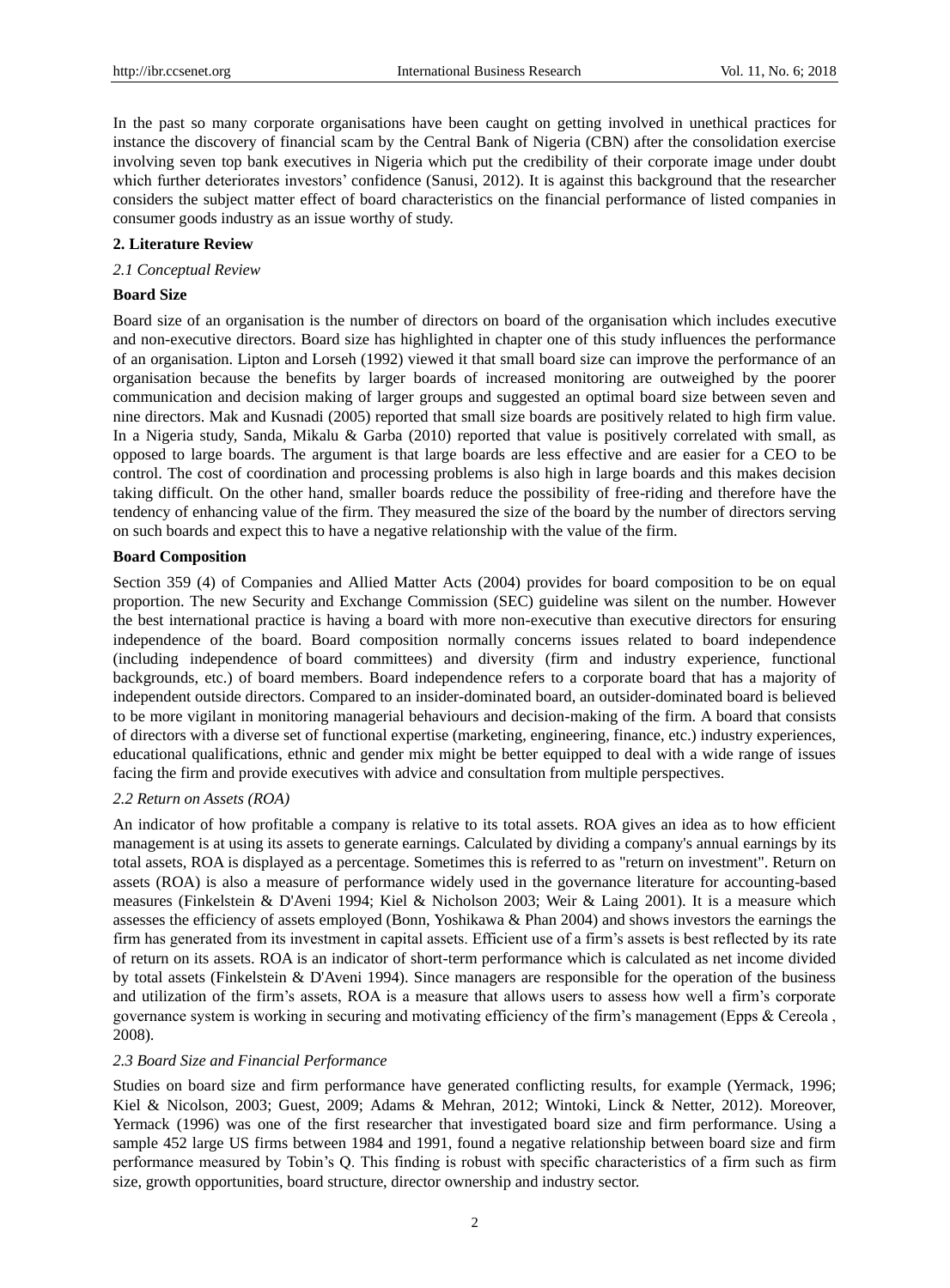In particular, he indicates that corporate performance declines steadily if the board size is between four and ten directors. Beyond this limit, there is no impact between board size and corporate performance. Nigerian studies (Ujunwa, 2012; Adebayo *et al*., 2013; Dabor, Isiavive, Ajagbe & Oke., 2015) and non-Nigerian studies (Guest, 2009; O"Connell & Cramer, 2010; Guo & Kga, 2012) have mostly found consistent results with those of Yermack (1996) that board size is negatively related to firm performance. Using a sample of 30 listed firms in Nigeria, Adebayo et al., (2013), measured by ROE and EPS found a significant negative relationship between board size and organizational performance.

In contrast, other Nigerian studies (Kajola, 2008; Sanda *et al.*, 2010; Akpan & Amran, 2014; Ironkwe & Adee, 2014; Ilaboya & Obaretin, 2015) and non-Nigerian studies (Adams & Mehran, 2012; Owusu, 2012) have found a positive relationship between board size and firm performance. Using a sample of 20 Nigerian listed firms from 2000 to 2006 measured by ROE, Kajola (2008) found a positive and statistically significant relationship. Also, Ironkwe and Adee (2014) found a positive and statistically significant relationship between board size and firm performance, in sample of 40 financial firms in Nigeria. Using Time series data from 166 firms quoted on the Nigerian Stock Exchange market from 2005 to 2012 in the Food and Beverages sector, Ilaboya and Obaretin (2015) found a similar result which showed a positive relationship between board size and corporate financial performance measured by PAT. The study reports a mean board size of 9 which is consistent with (Jensen, 1993).

## *2.4 Board Composition and Financial Performance*

Evidence on the relationship between the proportion of non-executive directors on the board and firm performance is mixed (Connelly & Limpaphayom, 2004); (Shakir, 2004); (Haniffa & Hudaib, 2006); (Ghosh, 2006); (Jacking & Johl, 2009); (Rashid *et al*., 2010); (Uwuigbe, 2011); (Al-Matari, 2013); (Ogbulu & Emeni, 2012); (Satirenjit & Oladipupo, 2014); (Adekunle & Aghedo, 2014). They are mixed in the sense that some of the study reviewed show positive relationship between board characteristics and financial performance while some shows negative relationship between the variables.

Prior Nigerian studies (Olayinka, 2010); ( Ironkwe & Adee, 2014); (Shehu & Musa, 2014) and Non-Nigerian studies (El Mehdi, 2007); (Jacking & Johl, 2009); (Al-Matari, 2013) have reported a positive relationship between board composition and firm performance. In particular, El Mehdi (2007) in a sample of 24 listed companies in Tunisia from 2000 – 2005 found that the proportion of outside directors is positively associated with firm performance measured by Marginal Q. Similarly, Al-Matari (2013) also found that the proportion of non-executive directors is positively related to ROA. In Nigeria, some studies also support these empirical evidences. For example Olayinka (2010) found a positive relationship between board composition and corporate financial performance (ROE and ROCE) in sample of 30 companies for year 2007. Also, using a sample 13 listed deposit money banks for the period 2007 to 2011, Shehu and Musa (2014) found that board composition positively, strongly and significantly influence firm performance measured by ROA. These similar findings suggest that boards with higher proportion of outside directors offer higher performance.

In contrast, other Nigerian Studies (Uwuigbe, 2011; Ogbulu & Emeni, 2012; Garba & Abubakar, 2014) and non-Nigerian study (Guest, 2009) have reported that the proportion of independent non-executive directors representation on the board is negatively related to firm performance. Using a sample of 157 Zimbabwean listed firms from 2000 to 2005, Mangena et al.(2012) found that the proportion non-executive directors is significant and negatively related to firm performance measured by Tobin"s Q. Similarly, Mahrous (2014) reported a statistically negative relationship between non-executive board members and ROE, in a sample of 50 Egyptian listed non-financial companies from 2006 – 2010. This evidence is also the same with those found in Nigeria. For instance Ogbulu and Emeni (2012) found a negative association between board composition and firm performance in a sample of 14 Nigerian listed banks as at December 2008. Also, Garba and Abubakar (2014), using 12 listed insurance companies for the period 2004 to 2009 found a negative and significant relationship between board composition and firm performance measured by Tobin"s Q and ROE. This indicates that the benefit of board independence, objectivity and experience expected from the representation of outside directors to influence board strategic decisions appears to hold back managerial initiative through too much monitoring.

A third group of studies suggest that board composition has no effect on firm performance (Ghosh, 2006; Rashid *et al.*, 2010). For example, Ghosh (2006) found out that the proportion of outside directors has no significant impact on firm performance measured by ROA and adjusted Tobin"s Q in 127 Indian listed manufacturing firms. Similarly, Using a sample of 274 Bangladeshi firm-years from 2005 – 2009, Rashid et al. (2010) found that outside (independent) directors cannot add value to the firm"s economic performance measured by ROA and Tobin"s Q in Bangladesh.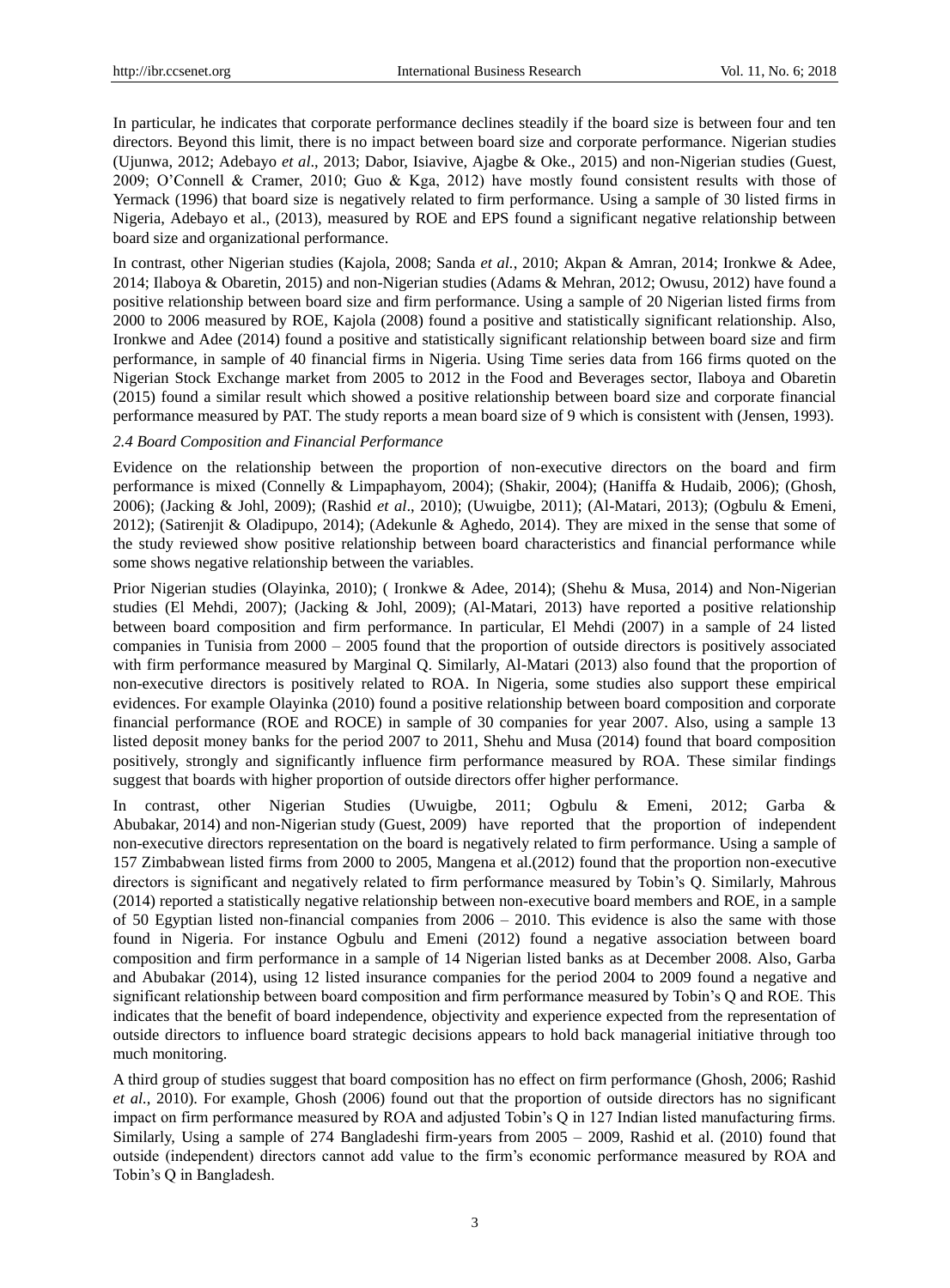In Nigeria where this study is based, evidence has also shown that board composition has no relationship with firm performance (Kajola, 2008; Sanda et al., 2010; Paul, Friday & Godwin, 2011; Mansur & Ahmad, 2013). Using a sample of 20 listed firms, Kajola (2008) found no relationship between board composition and firm performance measured by ROE and Profit Margin (PM) from 2000 – 2006. Also, Sanda *et al.* (2010) reported that larger proportion of outside directors has no impact on firm performance measured by ROA, ROE, Tobin"s Q and P/E ratio from 1996 – 1999.

## *2.5 Summary*

From the above mentioned, one can maintain that the effect of board characteristics on the financial performance of firms cannot be ignored because the increase in the financial performance is necessary for any firm in order to survive in the long run. Because Board of directors play a crucial role in the company and their characteristics affect how corporate governance standards are applied and enacted. Therefore, it is important to test the effect of board characteristics on firm financial performance.

In summary, previous studies regarding the relationship between board characteristics and firm"s performance across Nigeria has been conducted in the various sectors of the Nigerian economy (e.g. Ilaboya & Obaretin (2015) in the consumer goods sector between 2005 and 2012; Shehu & Musa (2014) in the banking sector between 2007 and 2011; Garba & Abubakar (2014) in the insurance sector between 2004 and 2009). However, there are none of these studies empirically examine the board characteristics in the consumer goods in Nigeria to year 2015. Empirically, this study aims to fill the gap by focusing on the listed consumer goods companies in Nigeria during the period of 2006-2015 (10years) by analyzing whether different board characteristics of different firms have an effect on the return on assets of these companies.

Also, review of different perspectives clarifies that there is need to take an integrated approach rather than a single perspective to understand the effect of corporate governance on firm performance. While agency theory places primary emphasis on shareholders" interests, stakeholder theory places emphasis on taking care of interests of all stakeholders, and not just the shareholders. In line with this, Jensen (2001) suggests enlightened value maximisation, which utilises much of enlightened stakeholder theory but accepts maximisation of the long-run value of the firm as the criterion for making the requisite trade-offs among stakeholders and therefore solves the problems that arise from multiple objectives that accompany traditional stakeholder theory. Also, stewardship theory suggests that due to their information and knowledge advantages, better financial performance is likely to be associated with greater managerial trust and powers. Finally, resource dependence theory indicates that internal corporate governance structures like the board of directors help to link the firm to critical business inputs needed for higher financial performance.

Having reviewed the above theory the researchers adopted agency theory as the underpinning theory for this study as it aided the study as far as principal agent relationship is concern, supported by stakeholder theory which take into consideration all stakeholders in the business such as investors, creditors, suppliers and employees and resource dependence theory, the company uses the experience and connections of the board of directors to raise fund for the business from outside and within the environment. This is in line with Stiles (2001) who calls for multiple theoretical perspectives and Roberts et al (2005) who suggests theoretical pluralism. The gap here is that despite the call for multiple theoretical perspective most prior studies on board characteristics and firm performance used only agency theory. In this study we adopted agency theory as the underpinning theory for this study supported by stakeholder theory and resource dependence theory.

## **3. Methodology**

This study uses ex-post facto research design; this is because it is quantitative research based on a positivist paradigm and used deductive reasoning. The study adopted a positivist approach, because a positivist approach seeks facts or causes of social phenomena. The reasoning is deductive because the hypotheses were derived first and the data were collected later to confirm or negate the propositions. This study covered a period of 10 years i.e. from 2006 to 2015 (10 years). Data was elicited from annual financial reports and accounts of the selected listed consumer goods companies in Nigeria. The population for this study consists of all the 20 listed consumer goods companies in Nigeria as at  $31<sup>st</sup>$  December, 2015 out of which only 10 companies who had  $31<sup>st</sup>$  December as their financial year were selected. In analysing the data collected, regression analysis was used using *STATA* 11.0

#### **Model Specification**

In order to test the hypotheses developed in the first chapter of this study, the following regression model was used: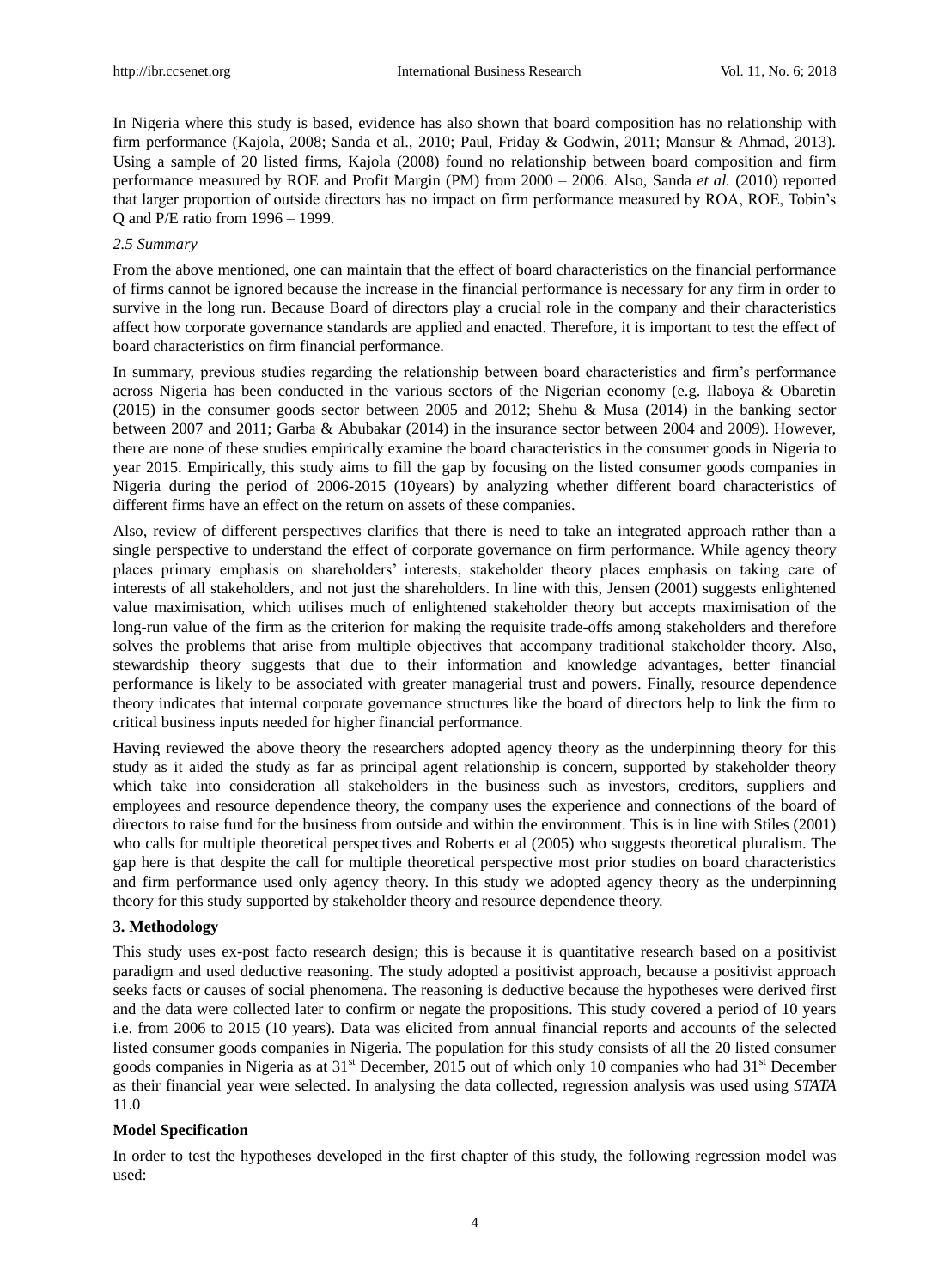## ROA  $i_f = \beta 0 + \beta 1$ BSIZEit +  $\beta 2BCOMP_{it} + \beta 3FS_{it} + \mu_{it} (1)$

## Where:

BSIZE: Board Size; BCOMP: Board Composition; FS: Firm Size; μ: Error Term

## **4. Data Presentation, Analysis and Interprentation**

*4.1 Descriptive Statistics*

Table 4.1. Descriptive statistics

| Variable     | Minimum   | Maximum | Mean    | Std. Dev. | <b>Skewness</b> | Kurtosis | Obs |
|--------------|-----------|---------|---------|-----------|-----------------|----------|-----|
| <b>ROA</b>   | $-0.0400$ | 0.4700  | 0.1199  | 0.1038    | 0.7961          | 3.7525   | 100 |
| <b>FS</b>    | 10.1365   | 26.2557 | 21.5167 | 3.6418    | $-1.2361$       | 4.5868   | 100 |
| <b>BSIZE</b> | 7.0000    | 16.0000 | 9.9800  | 2.2247    | .8164           | 2.3576   | 100 |
| Bcomp        | 0.7000    | 0.9000  | 0.5805  | 0.2348    | $-.6759$        | 2.3960   | 100 |
| <b>BM</b>    | 4.0000    | 0.9000  | 5.2800  | 1.3639    | 1.0688          | 3.6727   | 100 |

**Source:** Researcher's Analysis (2016) using STATA version 11

Table 4.1 presents the descriptive analysis of the study. The descriptive result reveals that return on assets has minimum and maximum values of -0.0400 and 0.4700 respectively and the mean and standard deviation of 0.1199 and 0.1038 respectively. Meaning within the study period the performance is low since it recorded a minimum value and a relatively higher standard deviation. The table also shows that the minimum and maximum values of firm size are 10.1365 and 26.2557 respectively and has a mean and standard deviation of 21.5167 and 3.6418 respectively which demonstrate a better performance since the standard deviation is relatively low.

Similarly, board size has a minimum of 7.0000 and a maximum of 16.0000 with an average of 9.9800 and standard deviation of 2.2247. The size of the board varies widely across the sample companies and the minimum is 7 and the maximum is 16. The important factor that explains the large disparity of the size could be as a result of wide difference of the sample companies" size as represented by their total assets. Larger firms tend to have more directors on their board, which is a reflection of the company"s vast equity shareholding structure.

Finally, the skewness and kurtosis statistics revealed that the data obtained for the variables including dependent and independent variables are normally distributed. Therefore, the study is considered valid which substantiates the validity of the regression result.

## *4.2 Correlation Matrix*

In order to establish the nature of relationship between dependent and independent variables and to determine whether multicolinearity exists among the variables of the study, the Pearson correlation analysis was used.

| <b>VAR</b>                                                         | <b>ROA</b> | F size | <b>B</b> size | <b>B</b> comp | <b>Bm</b> |  |
|--------------------------------------------------------------------|------------|--------|---------------|---------------|-----------|--|
| <b>ROA</b>                                                         | 1.0000     |        |               |               |           |  |
| <b>Fsize</b>                                                       | 0.0623     | 1.0000 |               |               |           |  |
|                                                                    |            |        |               |               |           |  |
| <b>Bsize</b>                                                       | $-0.2095$  | 0.4264 | 1.0000        |               |           |  |
| <b>B</b> comp                                                      | 0.1093     | 0.4630 | 0.2429        | 1.0000        |           |  |
|                                                                    |            |        |               |               |           |  |
| <b>Bm</b>                                                          | 0.0476     | 0.1765 | $-0.1346$     | 0.1955        | 1.0000    |  |
| <b>Source:</b> Researchers' Analysis (2016) using STATA version 11 |            |        |               |               |           |  |

Table 4.2. Correlation Matrix

 $=$ Significant at 1% (0.01)  $=$  significant at 5% (0.05)  $=$ Significant at 10% (0.10).

Table 4.2 shows the correlation between the variables. The table shows a positive significant relationship between ROA and Fsize from the co-efficient of 0.0623 which is significant at 1%. This implies that as the Fsize increase the firm performance (ROA) will also increases.

Bsize has a significant negative relationship with ROA as shown by coefficient of -0.2095 which is significant at 1%. This implies that larger board size will lead to lower return on Assets of consumer goods companies listed in Nigeria. Bcomp shows a significant positive relationship with ROA based on the correlation matrix result that has a coefficient of 0.1093 which is significant at 10%. This means that more independent directors on board will enhance firm performance.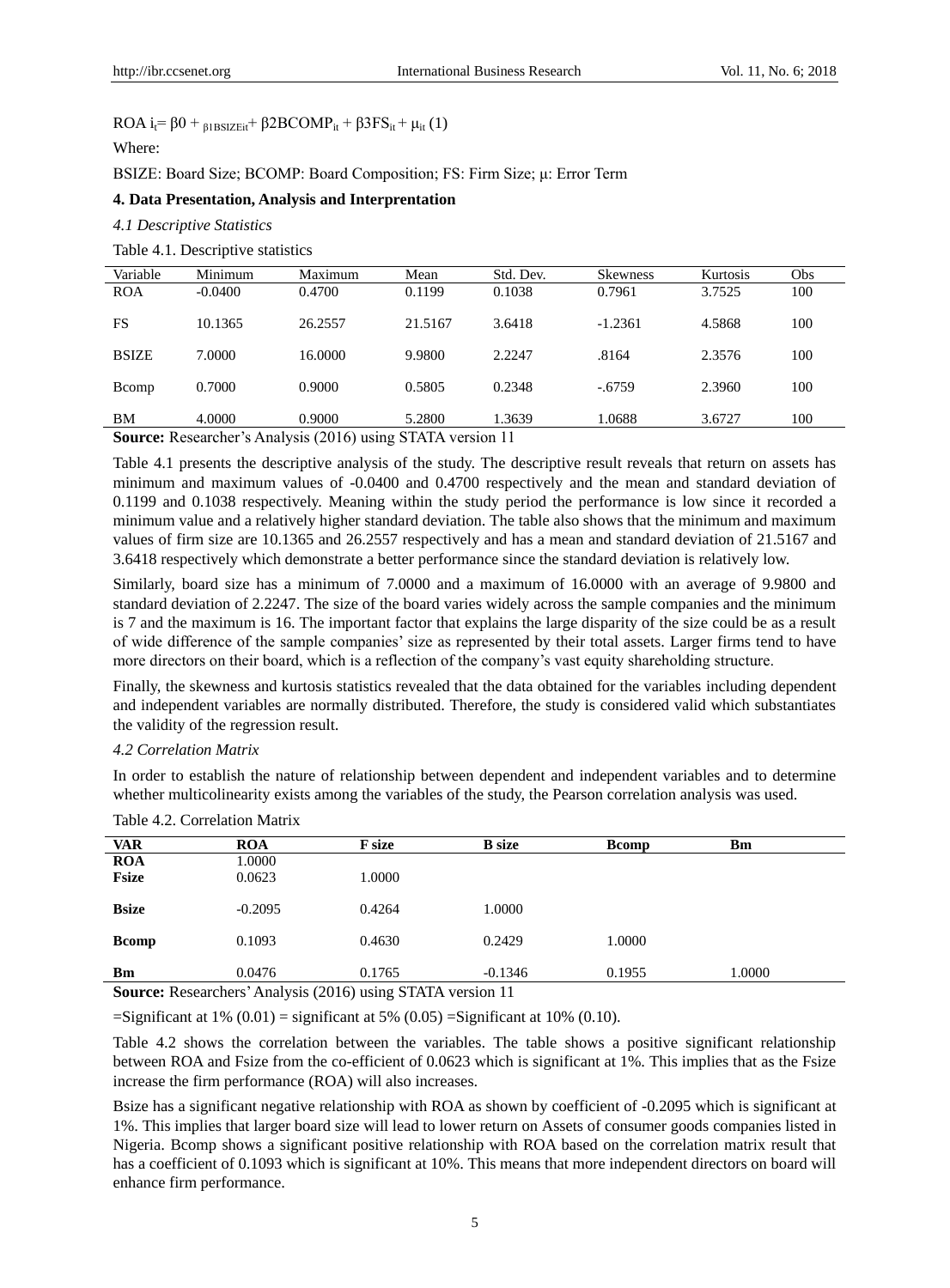However, the relationship between the variables themselves is not found to be significant to the extent that one can conclude that there is multicollinearity unless the variance inflation factor and tolerance values are comparatively beyond the established rule of thumb. Thus, the variance inflation factor (VIF) and tolerance value are advanced measures for assessing multicollinearity among the regressors. The variance inflation factor (VIF) and the tolerance values were determined with the use of STATA and were found to be concurrently less than ten and one respectively.

#### *4.3 Regression Analysis (OLS)*

| Variables                                      | Coefficients | T-statistics | T-significant | VIF/Tolerance            |
|------------------------------------------------|--------------|--------------|---------------|--------------------------|
| Constant                                       | .5001        | 3.61         | 0.000         |                          |
| Fsize                                          | 0.0041       | 1.24         | 0.218         | 1.45/0.688               |
| <b>Bsize</b>                                   | $-0.1490$    | $-2.70$      | 0.006         | 1.28/0.780               |
| Bcomp                                          | 0.0364       | 2.15         | 0.034         | 1.14/0.876               |
| <b>Bm</b>                                      | $-.0634$     | $-1.45$      | 0.1500        | 1.11/0.899               |
| $R^2$<br>Wald Chi <sup>2</sup><br>$Wald - sig$ | .            |              |               | 0.1320<br>3.61<br>0.0087 |

**Source**: Researchers' Analysis (2016) using STATA version 11

The result from table 4:3 shows that Bsize has a coefficient value of -0.1490 and T-statistics value of -2.70 while T-sig as 0.006 which is not significant at any level. The negative value of the coefficient -0.1490 signifies that Bsize and ROA are negatively related which implies that for every 1% increase in Bsize of consumer goods companies will lead to decrease in the ROA by 1.5%. This provides an evidence for accepting the Null Hypothesis one which states that Bsize has no significant impact on performance of listed consumer goods companies in Nigeria. This finding is in line with Yermack (1996) he was one of the first researcher that investigated board size and firm performance. Using a sample 452 large US firms between 1984 and 1991, found a negative relationship between board size and firm performance measured by Tobin"s Q. The finding is robust with specific characteristics of a firm such as firm size, growth opportunities, board structure, director ownership and industry sector. In particular, Yermack indicates that corporate performance declines steadily if the board size is between four and ten directors. Beyond this limit, there is no impact between board size and corporate performance. The findings is also consistent with the (Ujunwa, 2012; Adebayo et al., 2013; Dabor, Isiavive, Ajagbe & Oke., 2015).

Table 4.3 also revealed that Bcomp has a coefficient value of 0.0364, T-statistics of 2.15 and revealed a T-sig of 0.034 which is significant at 10% level of significance. From the coefficient value of 0.0364 one can say that there is a positive relationship between Bcomp and ROA of consumer goods companies listed in Nigeria .This signifies that when Bcomp increase by 1% return on assets will increase by 3.6%.The result shows that the Null Hypothesis two that state that bcomp does not has significant impact on ROA does not hold water and must be rejected. This findings is in line with the findings of El mehdi (2007), Al-matari (2013) and Olayinka (2010).That means board with higher proportion of outside directors offer higher performance.

Finally, on the contrary, Bm shows a coefficient of -0.634,T-statistics of -1.45 and T-sig 0.15 which is not significant at all level of significance. The negative coefficient signifies that board meeting and firm performance of listed consumer goods companies in Nigeria are inversely related meaning that whenever Bm increase by 1% the firm performance will decrease by 63% .The result provide an evidence to accept the Null Hypothesis that state Bm has no significant impact on ROA of consumer goods companies listed in Nigeria. This finding is consistent with Jensen (1993) opines that: "daily tasks those continue most of the board"s meeting time and hence this limits the chances for external directors to conduct a meaningful oversight over management". Jensen further stressed that board should not be over active as activity of board represents a reaction to adverse performance. It is also consistent to some empirical studies that found a negative impact of board meeting on the financial performance such as Danoshana and Ravivathani (2014), Garcia-Sanchez (2010), and Kamardin (2009).

The cumulative  $R^2(0.1320)$  which is the multiple coefficient of the determination gives the proportion of the total variation in the dependent variable explained by the independent variables jointly. Hence, it signifies that 13%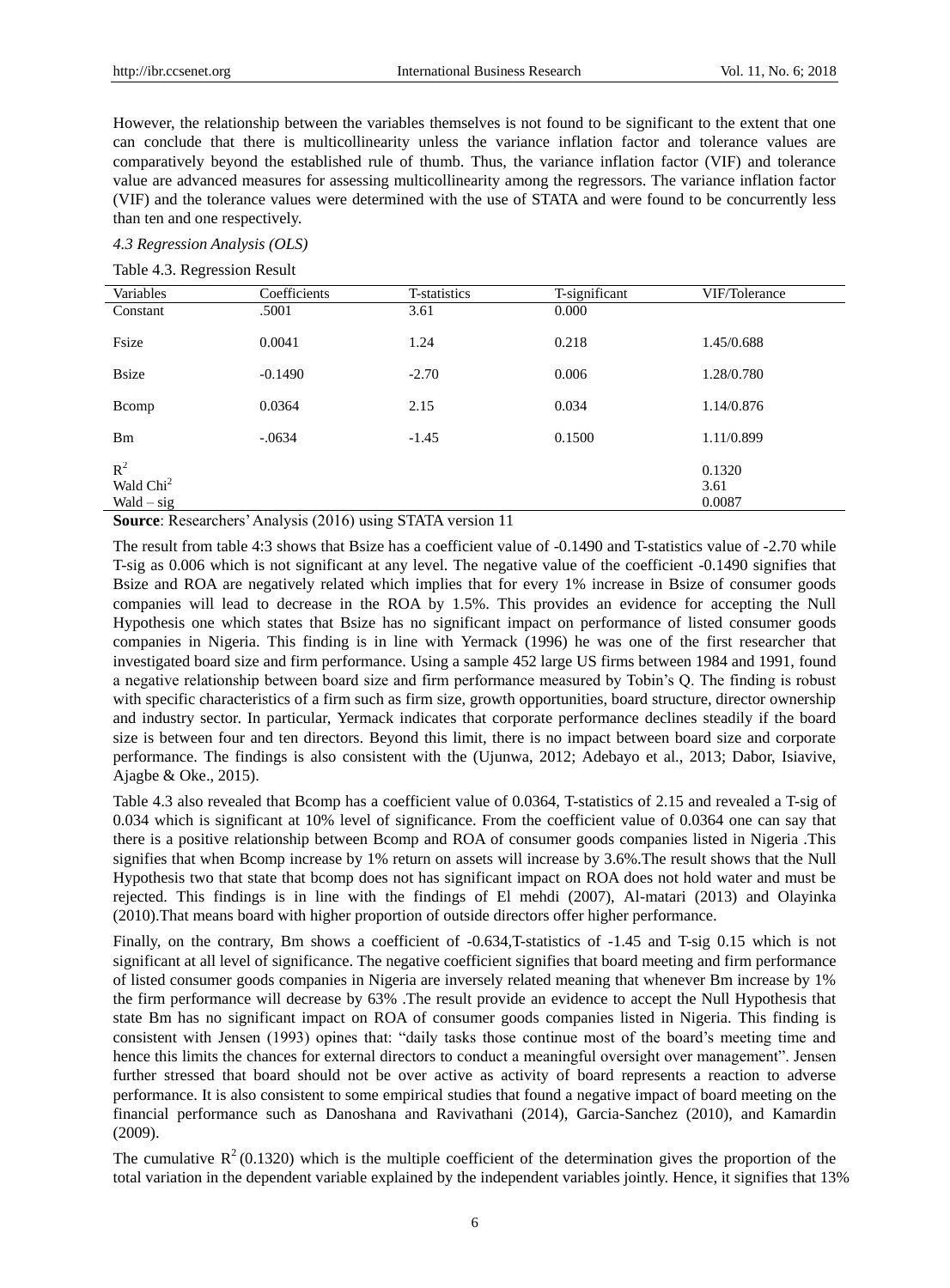of the total variation in ROA of consumer goods companies listed in Nigeria is caused by board size, board composition and board meeting. This indicates that the model is fit and the regressors are properly selected, combined and used. This further implies that for any changes in the attributes of listed consumer goods companies in Nigeria, their ROA will be directly affected.

The F-statistics or Wald chi-squared statistics are really the same thing in that, after normalization chi-squared is the limiting distribution of the F as the denominator degrees of freedom goes to infinity. Therefore, the Wald chi square of 3.61 which is significant at 1% indicates that the corporate attributes and ROA model is fit.

## **5. Conclusion and Recommendations**

The study concludes that smaller board size are more effective than larger board size because smaller good board size with upright personal traits relevant core competences and entrepreneurial spirit knowledgeable in board matters will enhance ROA listed consumer goods companies in Nigeria. Therefore larger board size should be discouraged. Similarly, the study concludes that board composition is an important factor that can enhance Return on Assets of listed consumer goods companies in Nigeria. Therefore, number of independent (non-executive) directors on the Board is an important monitoring and control device. The non- executive directors have the ability to monitor and control the extremes of the executive directors, thereby protecting the interest of the share holders and other stake holders. They are also free from managerial influence and capable of monitoring them effectively which will enhance the Return on Assets of listed consumer goods companies in Nigeria. Finally, frequent board meeting will have negative effect on the ROA of listed consumer goods companies in Nigeria because it will limits the chances for external directors to conduct a meaningful oversight over management.

#### **References**

- Adams, R. B., & Mehan, H. (2012). Bank board structure and performance: Evidence for large bank holding companies. *Journal of Financial Intermediation*, *21,* 243-267. https://doi.org/10.1016/j.jfi.2011.09.002
- Adams, R., & Mehran, H. (2003). Is corporate governance different for Bank holding companies?. *Economic Policy Review – Federal Reserve Bank of New York, 9*(1), 123-142. https://doi.org/10.2139/ssrn.387561
- Adebayo, O. S., Ayeni, G. O., & Oyewole F. A. (2013).Relationship between Corporate Governance and Organizational Performance: Nigerian Listed Organizations Experience. *International Journal of Business and Management Invention, 2*(9), 1-6.
- Adekunle, S. A., & Aghedo, E. M. (2014). Corporate governance and financial performance of selected quoted companies in Nigeria. *European Journal of Business and Management*, 6(9). Retrieved 1<sup>st</sup> April, 2016 from www.iiste.org/Journals/index.php/EJBM/article/viewFile/11758/12113
- Akpan, E. O. (2014). Corporate Board Meetings and Company Performance: Empirical Evidence from Nigerian Quoted Companies*. Global Journal of Commerce & Management Perspective, 4*(1), 75-82. Retrieved from gifre.org/library/upload/volume/75-82-CORPORATE-vol-4-1-gjcmp.pdf
- Akpan, E. O., & Amran, N. A. (2014). Board characteristics and company performance: Evidence from Nigeria. *Journal of Finance and Accounting*, *2*(3), 81-89. https://doi.org/10.11648/j.jfa.20140203.17
- Al-Matari E. M., Al-Swidi, A. K., & BtFadzil, F. H. (2014)*.* The Effect on the relationship between board of directors characteristics on firm performance in Oman: Empirical study. *Middle-East Journal of Scientific Research, 21*(3), 556-574.
- Al-Matari, E, M., Bt Fadzil, F. H. & Al-Swidi, A. K. (2014).The Moderating Effect of Board Diversity on the Relationship between Board of Directors Characteristics and Firm Performance in Oman: Empirical Study. *Middle-East Journal of Scientific Research, 21*(5), 782-791.
- Bonn, I., Yoshikawa, T., & Phan, P. H. (2004), 'Effects of Board Structure on Firm Performance: A Comparison between Japan and Australia', *Asian Business & Management, 3,* 105-125. https://doi.org/10.1057/palgrave.abm.9200068
- Cadbury, A. (1992). *Report of the committee on the financial aspects of corporate governance* (Cadbury Report). London: Gee. Retrieved 25th May, 2016 from European Corporate Governance Institute website: www.ecgi.org/codes/documents/cadbury.pdf
- Connelly, J. T., & Limpaphayom, P. (2004). Environmental reporting and firm performance:
- Dabor, A. O., Isiavwe, D. T., Ajagbe, M. A., & Oke, A. O. (2015). Impact of corporate governance on firms' performance. *International Journal of Economics, Commerce and Management, III*(6), 634-653.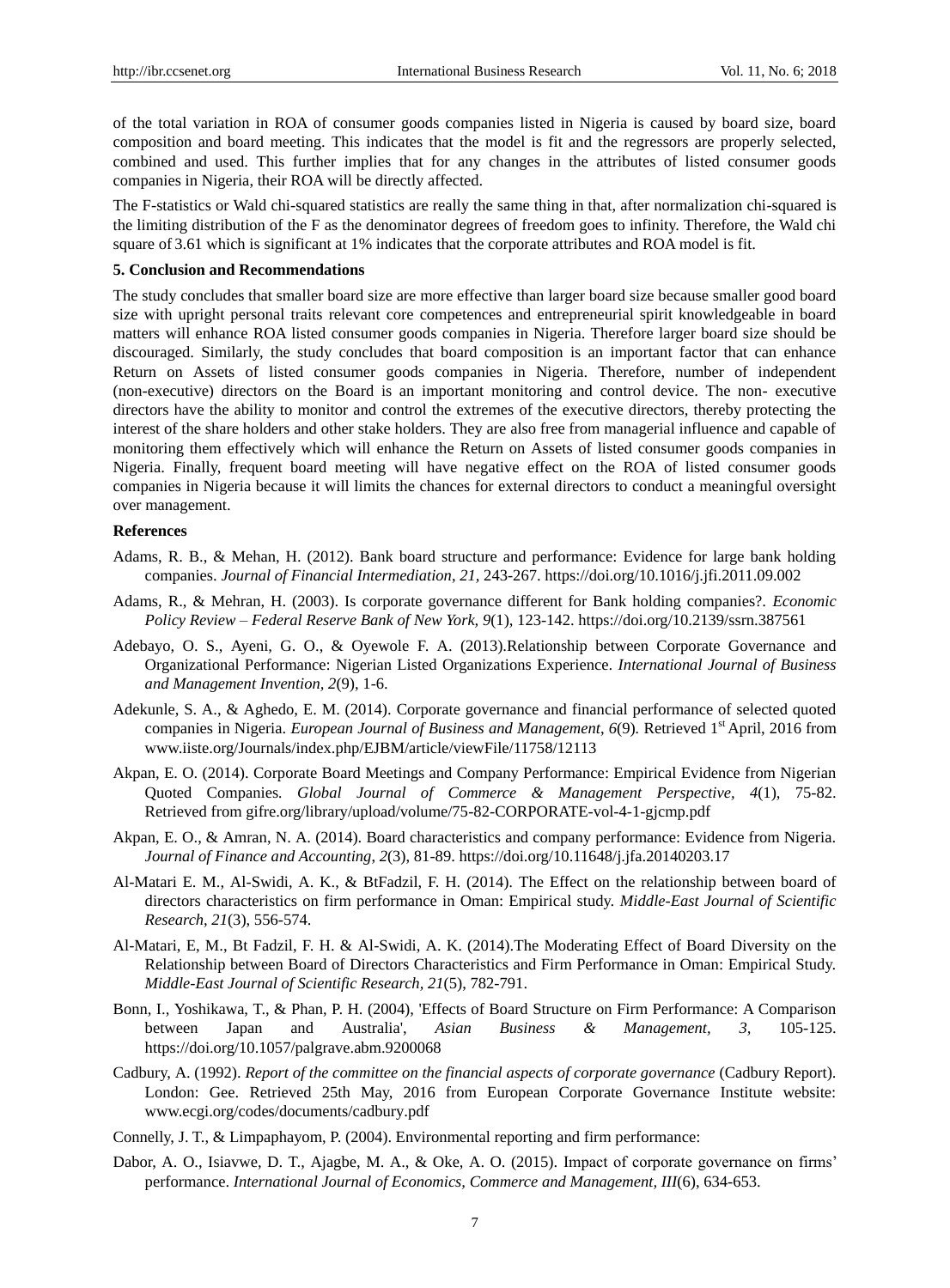- Danoshana, S., & Ravivathani, T. (2014). Impact of corporate governance framework on the organizational performance. A study on financial institutions in Sri Lanka. *International Journal of Technological Exploration and Learning, 16*(1), 73-78
- El Mehdi, K. I. (2007). Empirical Evidence on Corporate Governance and Corporate Performance in Tunisia, *Corporate governance: An international review, 15*(6), 1429-1441. https://doi.org/10.1111/j.1467-8683.2007.00655.x
- Elsayed, K., (2007). Does CEO duality really affect corporate performance? *Corporate Governance: an international review, 15*(6), 1203-1214. https://doi.org/10.1111/j.1467-8683.2007.00641.x
- Eng, L. L., & Mak, Y. T. (2003) Corporate governance and voluntary disclosure: *Journal of Accounting and Public Policy, 22*(4), 325-345. https://doi.org/10.1016/S0278-4254(03)00037-1
- Epps, R. W., & Cereola, S. J. (2008). Do institutional shareholders services (IIS) Corporate governance rating reflect a company"s operating performance. *Critical Perspective on Accounting, 19,* 1135-1148. https://doi.org/10.1016/j.cpa.2007.06.007
- Finkelstein, S., & D'Aveni, R. A. (1994). CEO duality as a double-edged sword: How boards of directors balance entrenchment avoidance and unity of command*. The Academy of Management Journal, 37*(5), 1079-1108. https://doi.org/10.2307/256667
- Garba, T., & Abubakar, B. A. (2014). Corporate board diversity and financial performance of Insurance companies in Nigeria: An application of panel data approach. *Asian Economic and Financial Review, 4*(2), 257-277
- Garcia-Sanchez, I. M. (2010). The effectiveness of corporate governance: Board structure and business technical efficiency in Spain. *CEJOR, 18,* 311-339. https://doi.org/10.1007/s10100-009-0112-4
- Ghosh, S. (2006). Do board characteristics affect corporate performance? Firm-level evidence for India *. Applied Economics Letters, 13,* 435-443. https://doi.org/10.1080/13504850500398617
- Gillan S. (2006).Recent Developments in Corporate Governance: An overview*, Journal of Corporate Finance, 12,* 381-402. https://doi.org/10.1016/j.jcorpfin.2005.11.002
- Guest, P. M. (2009). The impact of board size on firm performance: Evidence from the UK. *The European Journal of Finance, 15*(4), 385-404. https://doi.org/10.1080/13518470802466121
- Guo, Z., & Kga, U. K. (2012). Corporate governance and firm performance of listed firms in Sri Lanka. *Procedia-Social and Behavioral Sciences, 40*, 664-667. https://doi.org/10.1016/j.sbspro.2012.03.246
- Habbash, M. (2010). *The Effectiveness of Corporate Governance and External Audit on Constraining Earnings Management Practice in the UK*(Doctoral dissertation).
- Haniffa, R. M., & Cooke, T. E. (2002).Culture, corporate governance and disclosure in Malaysian corporations. *Abacus, 38*(3), 317-349. https://doi.org/10.1111/1467-6281.00112
- Haniffa, R., & Hudaib, M. (2006). Corporate governance structure and performance of Malaysian listed companies. *Journal of Business Finance & Accounting, 33*(7-8), 1034-1062. https://doi.org/10.1111/j.1468-5957.2006.00594.x
- Heenetigala, K. (2011). *Corporate Governance Practices and Firm Performance of Listed Companies in Sri Lanka* (Doctoral dissertation).
- Ilaboya, O. J., & Obaretin O. (2015). Board characteristics and firm performance: Evidence from Nigerian quoted companies. *Academic Journal of Interdisciplinary Studies, 4*(1), 283. https://doi.org/10.5901/mjss.2015.v4n1p283
- Ironkwe, U., & Adee, G. M. (2014). Corporate governance and financial firms performance in Nigeria. *Journal of Exclusive Management Science*, *3*(8)*,* 1-6.
- Jackling, B., & Johl, S. (2009). Board Structure and Firm Performance: Evidence from India"s Top Companies. Corporate Governance: *An International Review, 17*(4), 492-509. https://doi.org/10.1111/j.1467-8683.2009.00760.x
- Jensen, M. (1993). "The Modern Industrial Revolution: Exit and the Failure of Internal Control Systems". *Journal of Finance, 48*(3), 831-880. https://doi.org/10.1111/j.1540-6261.1993.tb04022.x
- Kajola, S. O. (2008). Corporate governance and firm performance: The case of Nigerian listed firms. *European Journal of Economics, Finance and Administrative Sciences*, *14,* 16-28.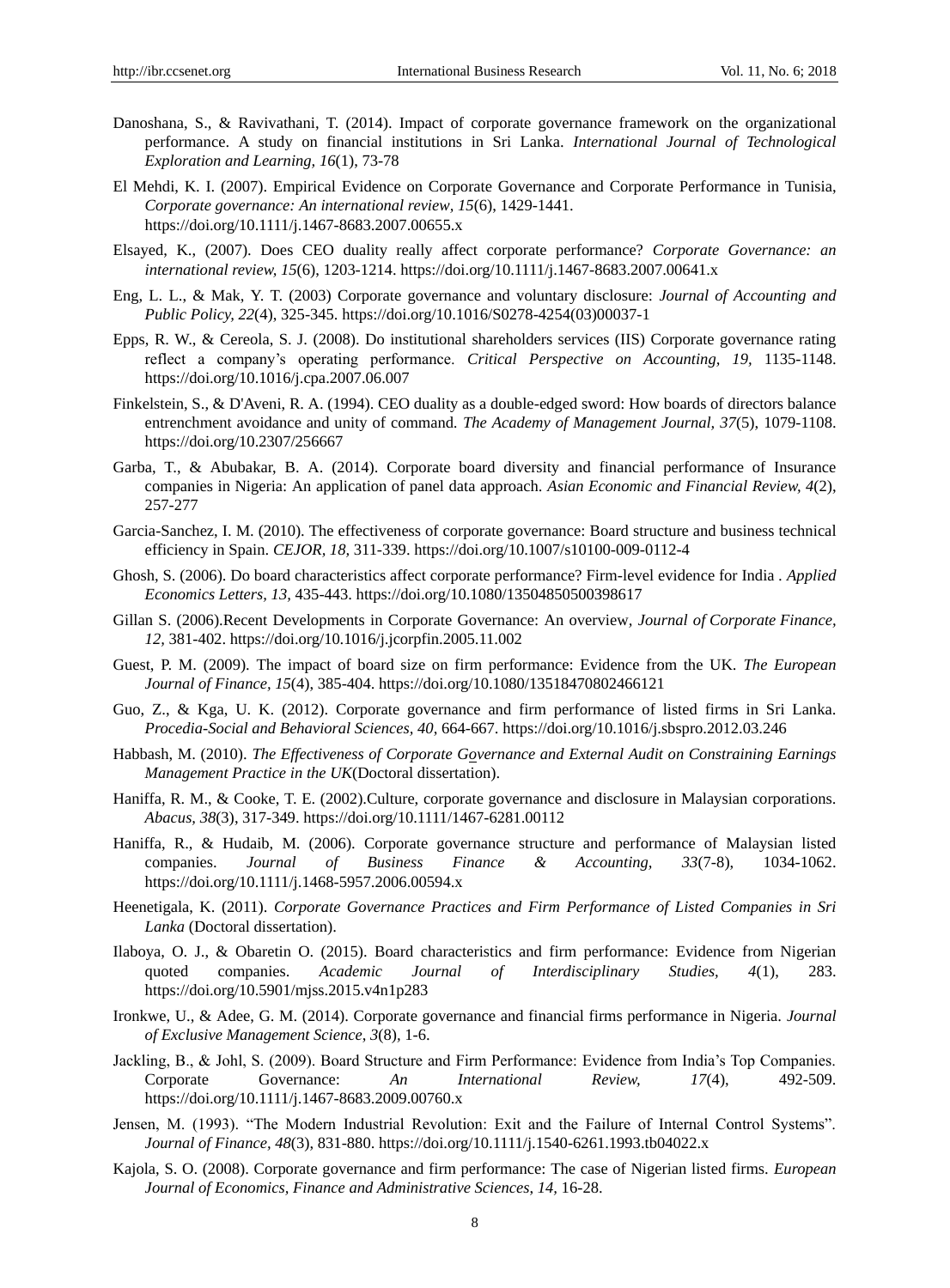- Kamardin, H. (2009). The impact of corporate governance and board performance on the performance of public listed companies in Malaysia. Ph.D. Dissertation, University Sains Malaysia.
- Kiel, G. C., & Nicholson, G. J. (2003). Board composition and corporate performance: How the Australian experience informs contrasting theories of corporate governance. *Corporate Governance: An International Review, 11*(3), 189-205. https://doi.org/10.1111/1467-8683.00318
- Lipton, M., & Lorseh, J. W. (1992). A modest proposal for improved corporate governance. *Business Lawyer, 48*, 59-77.
- Mahrous, S. A. (2014). *The Effect of Board Characteristics on the Financial Performance of Firms: An Empirical Study on the Most Active Firms in the Egyptian Stock <i>Exchange* (Master's Thesis). Retrieved 26<sup>th</sup> March, 2016 from www.aast.edu/pheed/.../pdf\_retreive.php?url=50415...pdf...staffpdf
- Mak, Y. T., & Kusnadi, Y. (2005) Size really matters: Further evidence on the negative relationship between board size and firm value, *June 2005, 13*(3), 301-318.
- Mangena, M., Tauringana, V., & Chamisa, E. (2012). Corporate boards, ownership structure and firm performance in an environment of severe political and economic crisis. *British Journal of Management, 23,* 23-41. https://doi.org/10.1111/j.1467-8551.2011.00804.x
- Mansur, L. K., & Ahmad B. A. (2013).Board Composition, Executive duality and Performance of Banks in the Post-Consolidation Era in Nigeria. *International Journal of Academic Research in Economics and Management Sciences, 2*(1), 109-122. Retrieved from www.hrmars.com/admin/pics/1500.pdf
- Mousa, F., & Al Manaseer (2012). *The impact of corporate governance on the performance of Jordanian Banks.*
- Muhammad A.I., & Muhammed, S. (2015). The Impact of Board Characteristics on Corporate Social Responsibility Disclosure: Evidence from Nigeria Food Product. International Journal of management science and business Administration Volume 1.
- O"Connell, V., & Cramer, N. (2010).The relationship between firm performance and board characteristics in Ireland. *Journal of European Management*, *28*, 387-399. https://doi.org/10.1016/j.emj.2009.11.002
- Ogbechie, C. I. (2012). Key Determinants of Effective Boards of Directors Evidence from Nigeria (Doctoral dissertation).
- Ogbulu, O. M., & Emeni, F. K. (2012). Corporate Governance and Bank Performance in Nigeria: A Correlation Analysis. *Economics and Finance Review, 2*(4), 14-23.
- Olayinka, M. U. (2010). The impact of board structure on corporate financial performance in Nigeria. *International Journal of Business and Management*, *5*(10), 155-166.
- Owusu, A. (2012). *An empirical investigation of the relationship between corporate governance and firm performance: Evidence from Ghana.* (Doctoral dissertation).
- Paul, A., Friday, O., & Godwin, O. (2011). Board composition and corporate performance: An analysis of evidence from Nigeria. *Research Journal of Finance and Accounting*, *2*(4), 64-73.
- Rashid, A., De Zoysa, A., Lodh, S., & Rudkin, K. (2010). Board Composition and Firm Performance: Evidence from Bangladesh. *Australasian Accounting, Business and Finance Journal*, *4*(1), 76-95.
- Roberts, J., McNulty, T. & Stiles, P. (2005). "Beyond Agency Conceptions of the Work of the Non-Executive Director: Creating Accountability in the Boardroom". *British Journal of Management*, *16,* 1-22. https://doi.org/10.1111/j.1467-8551.2005.00444.x
- Sanda, A. U., Mikailu, A. S., & Garba, T. (2010).Corporate governance mechanisms and firms' financial performance in Nigeria. *Afro-Asian Journal of Finance and Accounting*, *2*(1)*,* 22-39. https://doi.org/10.1504/AAJFA.2010.035193
- Sanusi, L. S. (2012). Banking reform and its impact on the Nigerian economy.
- Satirenjit, K. J., & Oladipupo, L. S. (2014). Impact of board composition on firm performance: A study on listed firms in Malaysia. *Journal of Contemporary Management Sciences, 3*(3), 94-102.
- Shakir, R. (2004). Board size, board composition and property firm performance. *Pacific Rim Property Research Journal, 14*(1), 1-16*.*
- Shehu, U. H., & Musa A. F. (2014). Board of director's characteristics and performance of listed deposit money banks in Nigeria. *Journal of Finance and Bank Management, 2*(1), 89-105.